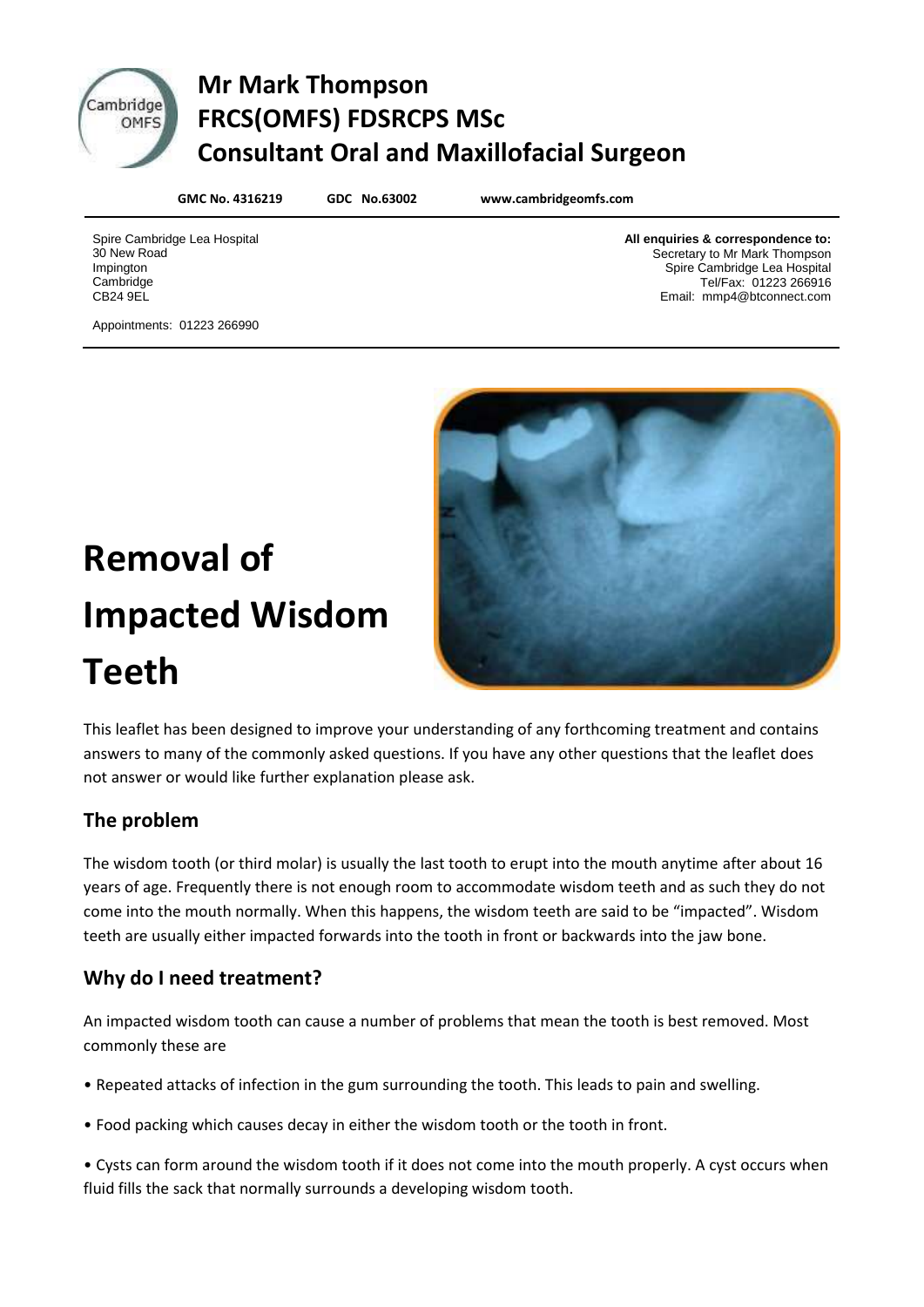#### **What does the treatment involve?**

Because the wisdom tooth has not fully erupted into the mouth it is often necessary to make a cut in the gum over the tooth. Sometimes it is also necessary to remove some bone surrounding the crown of the wisdom tooth. Rarely the tooth needs to be cut into 2 or 3 pieces to remove it. Once the wisdom tooth has been removed the gum is put back into place with stitches. In the majority of cases these stitches are dissolvable and take around two weeks to disappear.

### **What type of anaesthetic is used?**

A number of options are available and depend on how difficult the wisdom tooth is to remove

• Local anaesthetic - this is an injection into gum surrounding the wisdom tooth, rather similar to that you may have had at your dentist for a filling. The injection takes a couple of minutes to numb the area and means that you will feel no pain while the wisdom tooth is removed. This is the best option for wisdom teeth that are simple to remove.

• Local anaesthetic and intravenous sedation – in addition to a local anaesthetic injection you can be given an injection into your arm. This makes you feel relaxed and less aware of the procedure.

• General anaesthetic – it is usually possible to remove wisdom teeth under a "day case" general anaesthetic, ie although you are put to sleep completely you will be able to go home on the same day as surgery.

#### **How long does it take to remove a wisdom tooth?**

This is a variable. Some wisdom teeth may take only a few minutes to remove. More difficult wisdom teeth that need to be cut into pieces to remove can take around 20 minutes to extract

#### **Is there much pain or swelling after the removal of wisdom teeth?**

It is likely that there will be some discomfort and swelling both on the inside and outside of your mouth after surgery. This is usually worse for the first three days but it may take up to two weeks before all the soreness goes. You may also find that your jaw is stiff and you may need to eat a soft diet for a week or so. If it is likely to be sore your surgeon will arrange painkillers for you. It may also be necessary for you to have a course of antibiotics after the extraction. There may be some bruising of the skin of your face that can take up to a fortnight to fade away.

#### **Is there anything else I need to do after the extractions?**

It is important to keep the extraction sites as clean as possible for the first few weeks after surgery. It may be difficult to clean your teeth around the sites of the extraction because it is sore and if this is the case it is best to keep the area free from food debris by gently rinsing with a mouthwash or warm salt water (dissolve a flat teaspoon of kitchen salt in a cup of warm water) commencing on the day after surgery.